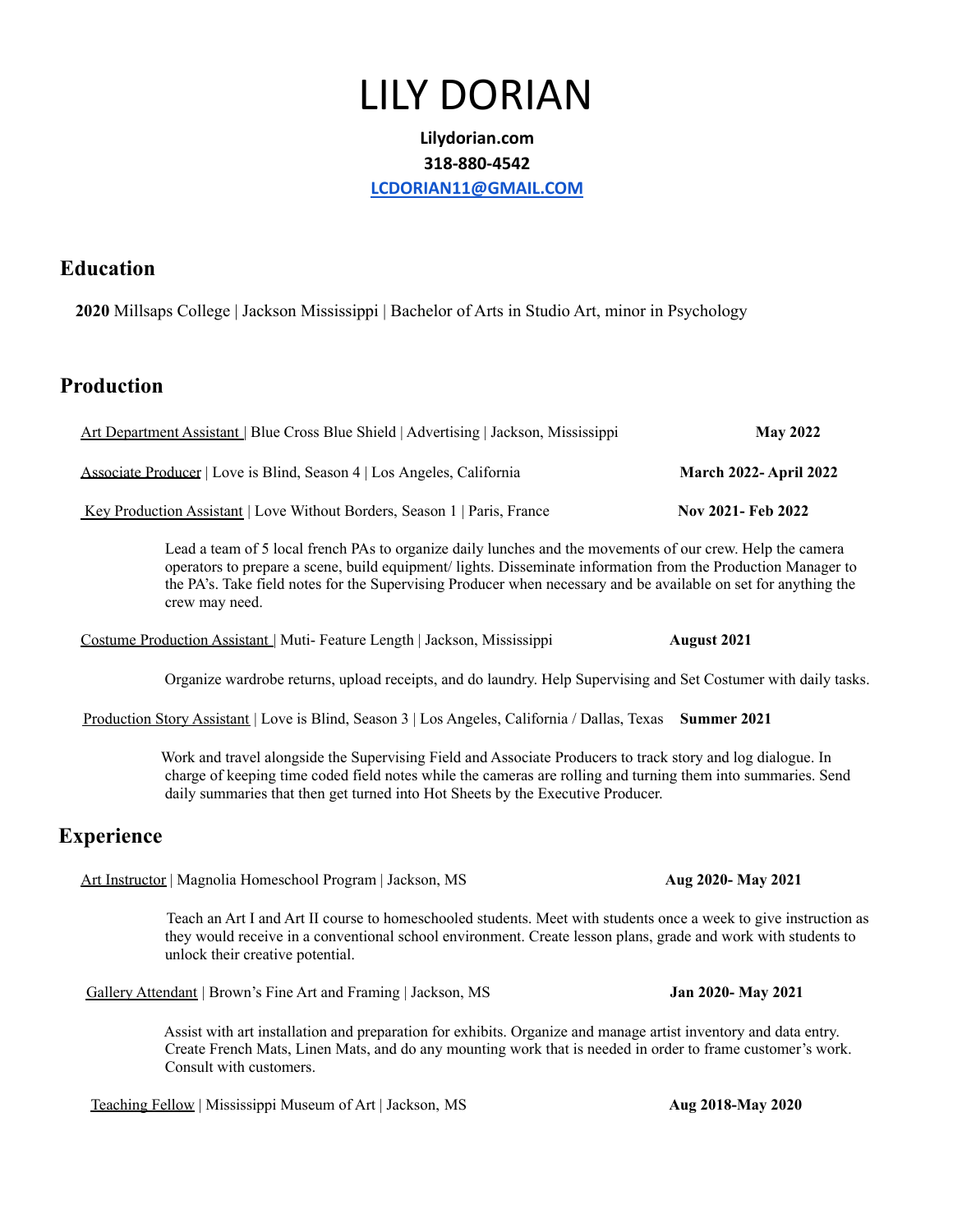Responsible for planning, writing, and giving tours of the art museum. Lead children K-12 through the exhibits. Work alongside the education department to plan family events. Engage with the public to encourage museum attendance. Lead workshops in the studios for children to engage with the processes they see in the museum's work.

Phil Harden Intern | Mississippi Children's Museum | Meridian, MS **May 2019- Aug 2019**

Create appealing and compelling social media content – including video production. Assist in the development and implementation of exhibit graphics. Assist in the development and planning of grand opening events. Communicate with donors, staff, and the community to curate a project timeline celebration piece for the grand opening. Research ways to reach more people through digital marketing and influencer outreach.

Film Intern | Mississippi Film Office | Jackson, MS **Aug 2017- Fall 2018**

Work and study under the state film commissioner to organize film locations and upcoming projects. Plan the Canton Film Festival as well as complete office duties.

## **Exhibitions**

- **2021** *Midsouth Sculpture Alliance Interdisciplinary Sculpture Conference |* Juried | DAAP | Cincinnati, Ohio
- **2020** *House on Fire* | Juried | Pam Miller Downtown Arts Center | Lexington, KY *Mississippi Collegiate Art Competition* | Juried | Cleveland, MS *Distant Bodies* | Juried Digital Exhibition | Museum of Now *Student Exhibition* | Juried | The Hall Gallery | Jackson, MS
- **2019** *Pushing Paper Artwork Manifest* | Juried | Indianapolis Art Center | Indianapolis, IN *Mississippi Collegiate Art Competition* | Juried | Cleveland, MS *Student Exhibition* | Juried | Lewis Art Gallery| Jackson, MS
- **2018** *Eclectic Perspectives* | Junior Art Exhibition | Jackson, MS *Student Exhibition* | Juried | Lewis Art Gallery| Jackson, MS | Honorable Mention *2nd Annual Feminist Studies Colloquium* | Millsaps College | Jackson, MS *Verge JXN* | The Hatch | Jackson, MS
- **2017** *Student Exhibition* | Juried | Lewis Art Gallery | Jackson, MS

## **Awards/ Honors / Media / Publications**

- **2021** Contributing Artist | The HAND Magazine, A Magazine For Reproduction-Based Art | Issue 31
- **2020** Mid-South Sculpture Alliance Dianne Komminsk Scholarship Recipient . Millsaps College Henry and Katherine Bellamann Award in Studio Art
- . Artist Relief Spotlight | ILA Gallery | Denver Colorado | <https://www.ilaartgallery.com/lily-dorian/> **.**

**.** Millsaps College WebpageMillsaps Graduate [Recognized](https://www.millsaps.edu/major-happenings/major-news/millsaps-graduate-recognized-with-2020-mid-south-sculpture-alliance-scholarship/) with 2020 Mid-South Sculpture Alliance [Scholarship](https://www.millsaps.edu/major-happenings/major-news/millsaps-graduate-recognized-with-2020-mid-south-sculpture-alliance-scholarship/) - Millsaps College .

. Millsaps Art Scholar

**2019** Kappa Pi Art Honorary | Millsaps Vice President Kappa Delta Sorority | Millsaps Historian, Photography and Videography Chair